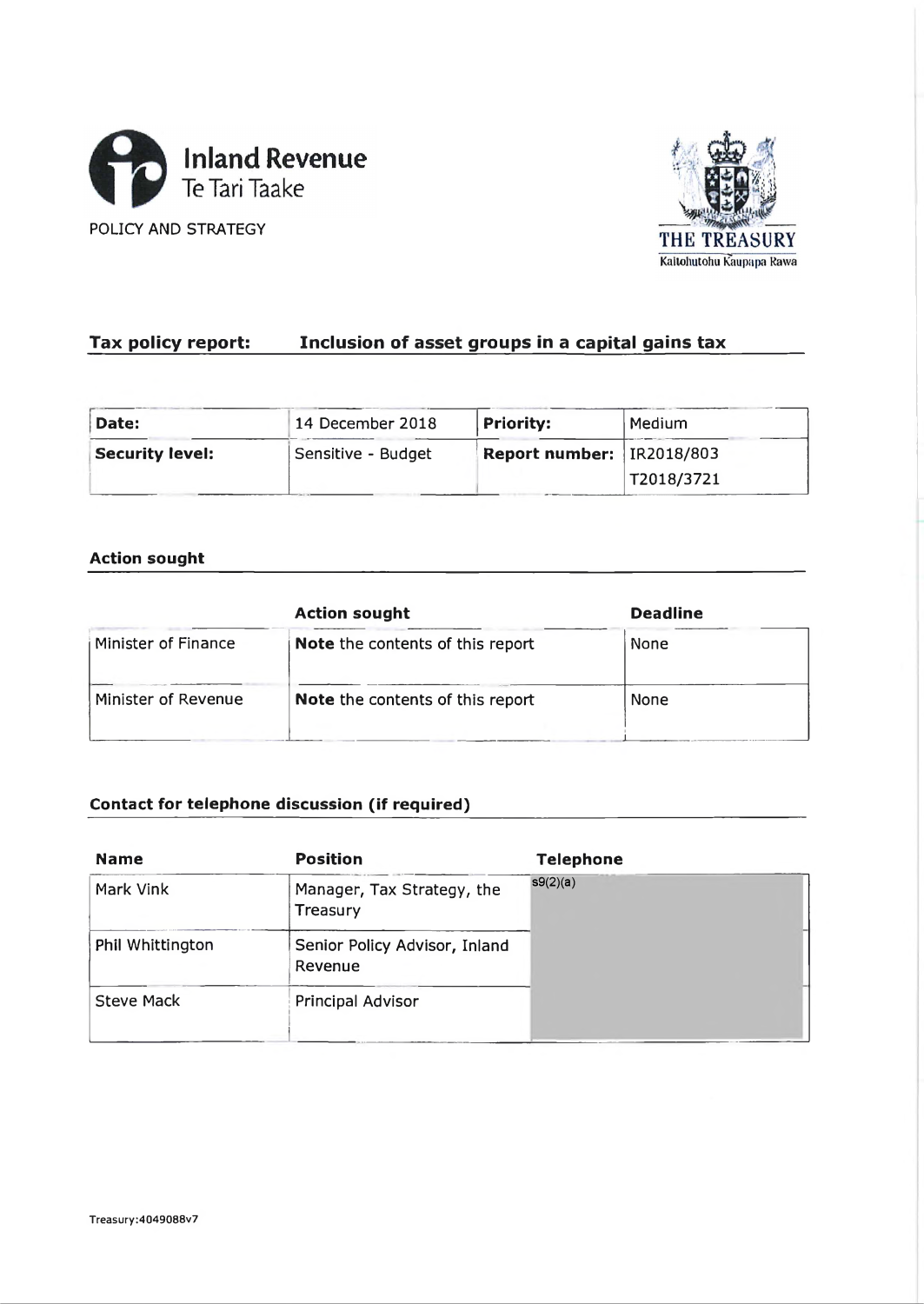#### **14 December 2018**

**Minister of Finance Minister of Revenue**

#### **A nalysis**

- **1. This report responds to your request for information on the following:**
	- **pros and cons of staggering application to different assets,**
	- **pros and cons of excluding business assets from the base; and**
	- **pros and cons of excluding baches from the base.**
- **2. The report has been pulled together quickly and we have not had time to consider the issues in depth. We can provide a more considered and detailed response if required.**

#### **Staggering application**

- **3. The Tax Working Group (the Group) have looked at a capital gains tax that applies to the following asset classes:**
	- **Land and buildings (including holiday homes)**
	- **Shares**
	- **Intangible property held for business or investment purposes**
	- **Business and investment assets**
- **4. The following assets are excluded from the Group's proposal:**
	- **Family home and the land under it**
	- **Personal use assets (e.g. cars, boats, jewellery, art)**
- **5. We understand that the indicative timetable the Government is working to is:**
	- **Tax Working Group report released by the Government in February 2019;**
	- **A discussion document released on Budget day 2019;**
	- **A bill introduced in Parliament in October or November 2019;**
	- **Bill enacted before the next election (expected to be in late 2020); and**
	- **New law to take effect from 1 April 2021.**
- **6. Officials consider this timetable is challenging but achievable. However, there will be risks of insufficient consultation and drafting errors in the legislation due to the short timeframe for policy development and drafting. There is also a concern that rushed legislation may lead to ongoing legislative change and this could add to compliance costs. It may be especially difficult for managed funds to meet the** timetable as they have advised it would require significant systems changes.
- **7. One option to reduce this risk is to delay the entire process and aim for a start date of 1 April 2022.**
- 8. You have asked if it is possible that some aspects of the regime come into effect **before other aspects. Officials' recommendation is that the regime come into effect at the same time for all asset categories, either on 1 April 2021, or 1 April 2022. We see the following as the key pros and cons of staggered application:**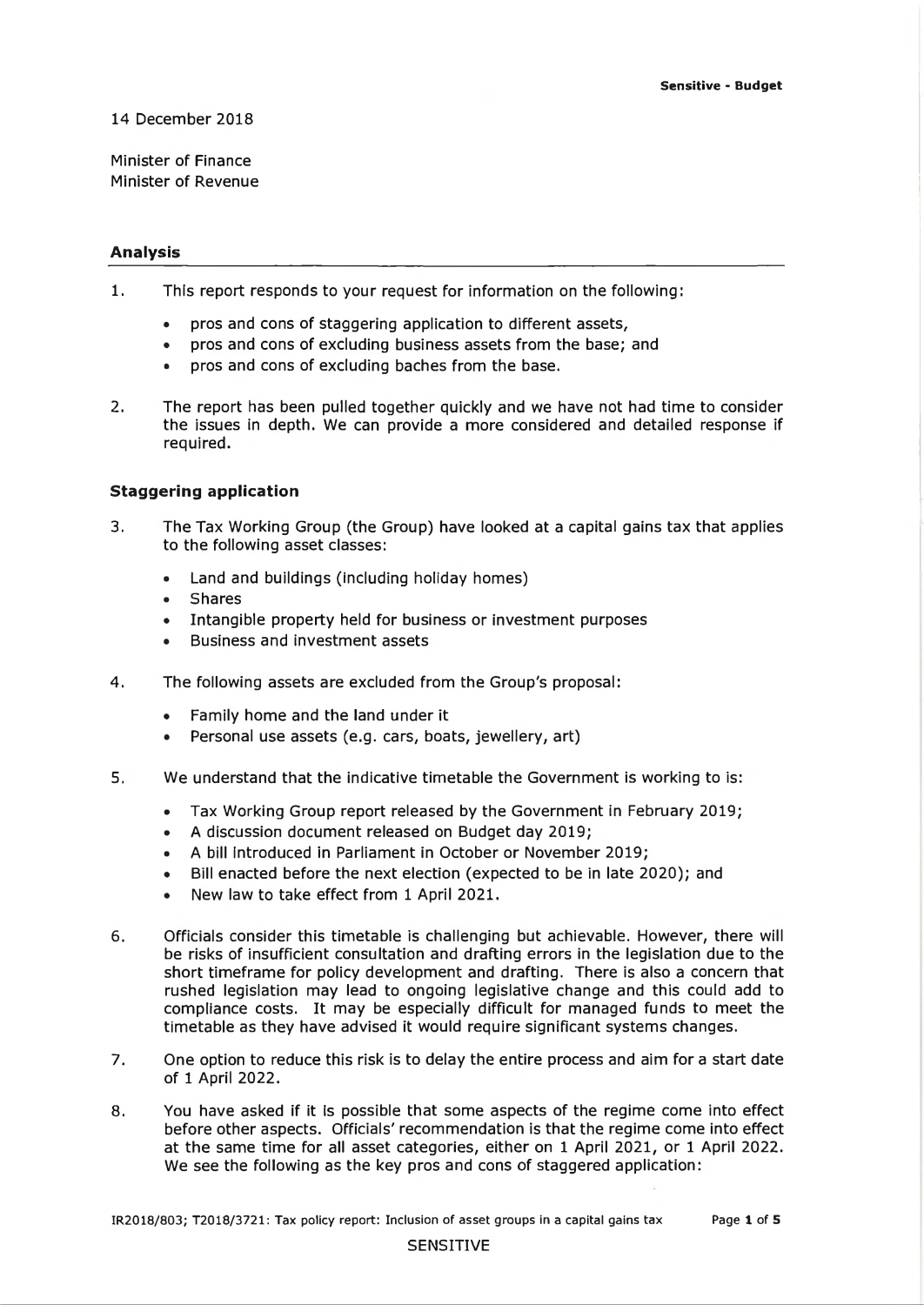- **9. Pros of staggering application are:**
	- **The easiest aspects of the regime could be enacted quickly and start raising revenue. An example could be residential investment property, as it is already** subject to the five-year bright-line test (although some aspects of this may need **to be changed, such as the approach of exemptions and rollovers and family home issues);**
	- Some of the more difficult aspects of the regime could be given more time for **consultation and development. These include application of business assets to rollovers, the treatment of corporate groups, and application of the regime to managed funds.**
- **10. Cons of staggering include:**
	- **The benefits of taxing capital gains more comprehensively will be delayed, including revenues, horizontal equity and vertical equity benefits. Forecast estim ates show that after five years including land used for business purposes in the base would raise up to 50% more revenue compared to taxing only personal investment assets;**
	- **Temporary boundary issues and related rules that would not be needed once the regime applied more widely. For example, if there is an intention that the regime apply first to residential investment property but not to shares in closelyheld companies, then that intention could be defeated if the property is held in a company which could be sold by selling the shares. While there is a brightline anti-avoidance rule that can easily be adapted to make a sale of any residential property-owning company taxable, those rules would no longer be necessary when the sale of shares in controlled companies became taxable;**
	- **Public perceptions of fairness could be undermined if the regime applies first to fairly commonly-owned assets, such as residential investment property; but not assets such as shares in controlled companies, which may be owned by wealthier owners.;**
	- **A risk that the full regime is never implemented, due to changing Government priorities and reducing marginal gains from incremental extensions.**
- **11. Overall, officials consider the advantages of staggering are outweighed by its disadvantages. In particular, we consider the complexity and integrity costs that would be associated with the boundary issues created by staggering would be likely greater than the benefits of having more time to develop the phased aspects of the regime.**

#### **Application to different types of assets**

#### *In vestm en t a sse ts*

12. Investment assets include residential investment property and could include other **forms of real property held for passive rental. For the purposes of the revenue** estimates we assume all commercial, rural, and industrial land is treated as **business assets even if owned for rental.**

#### *Business a sse ts*

**13. Business assets include the assets of an active business, such as real property used in farming or industry, business goodwill, shares of subsidiaries in a corporate group, and shares of a controlled company.**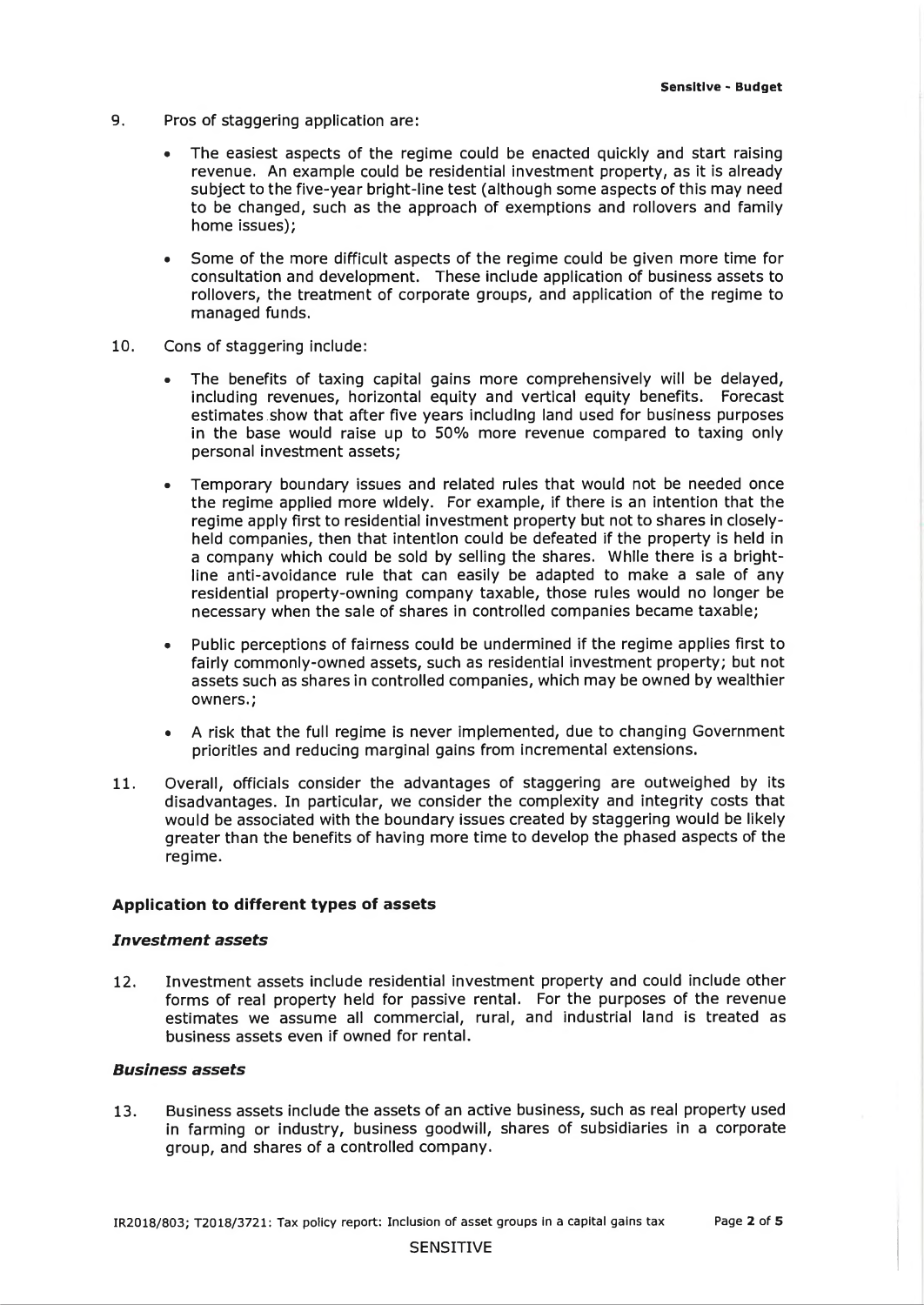- 14. **Pros of excluding business assets from the tax base include:**
	- **Simplicity, especially from the exclusion of subsidiaries in a corporate group and less pressure for rollovers. The complexity from subsidiaries arises from trying to ensure there is as little double tax or double deductions as possible.**
	- **No need to value goodwill on valuation date**
- 15. **Cons of excluding business assets from the tax base include:**
	- **Less revenue;**
	- **Reduced integrity protection if the sale of shares in a controlled company is not** taxed, as that helps reduce the effectiveness of schemes to avoid dividend **taxation;**
	- **The regime would be less progressive because gains on the sale of controlled companies can be a source of very large gains**
- **16. There are possible intermediate options. For example, it is possible to exclude active business assets generally but still tax the gain on the sale of controlled** companies for the benefits of integrity and progressivity (although that would **mostly remove the advantage of not needing to value goodwill).**

#### **Baches (second homes)**

- 17. **By baches we are referring to residential property that is not the owner's excluded family home, and is not residential investment property, but is occupied by the owner and family temporarily as a second home or holiday home.**
- 18. **Pros of excluding baches from the tax base include:**
	- **The Working Group has proposed that gains on baches should be taxable but** losses should not be deductible. This has some merit under tax policy principles **as losses on assets which generate consumption benefits are not deductible. For example, a business owner can only claim deductions for expenses incurred in producing income and not for consumption expenses. It may, however be a communications challenge for the Government to explain why they are taxing the gains but not allowing a deduction for losses;**
	- **Reduces compliance and record-keeping costs for bach owners.**
- 19. **Cons of excluding baches from the tax base include:**
	- **Reduced revenue (estimated \$200 million in the first five years);**
	- **Progressivity;**
	- **Baches are currently taxable under the five-year brightline, so exempting them could be a reduction from the current tax base (unless the brightline is retained just for baches).**
	- **Taxing the gain on residential investment property but not baches creates a perverse incentive for the owner to keep the bach vacant when they are not using it, rather than make it available for others to tenant;**
	- **Baches are often rented temporarily when the owner is not using them. If we tax the gain on residential investment property but not baches, then it would create boundary and apportionment issues of whether the gain is taxable, or how much of the gain should be taxable.**
	- **Taxing residential investment property but not baches may require integrity rules to ensure that owners of baches that have gone down in value cannot retrospectively classify them as residential investment properties to get a tax loss.**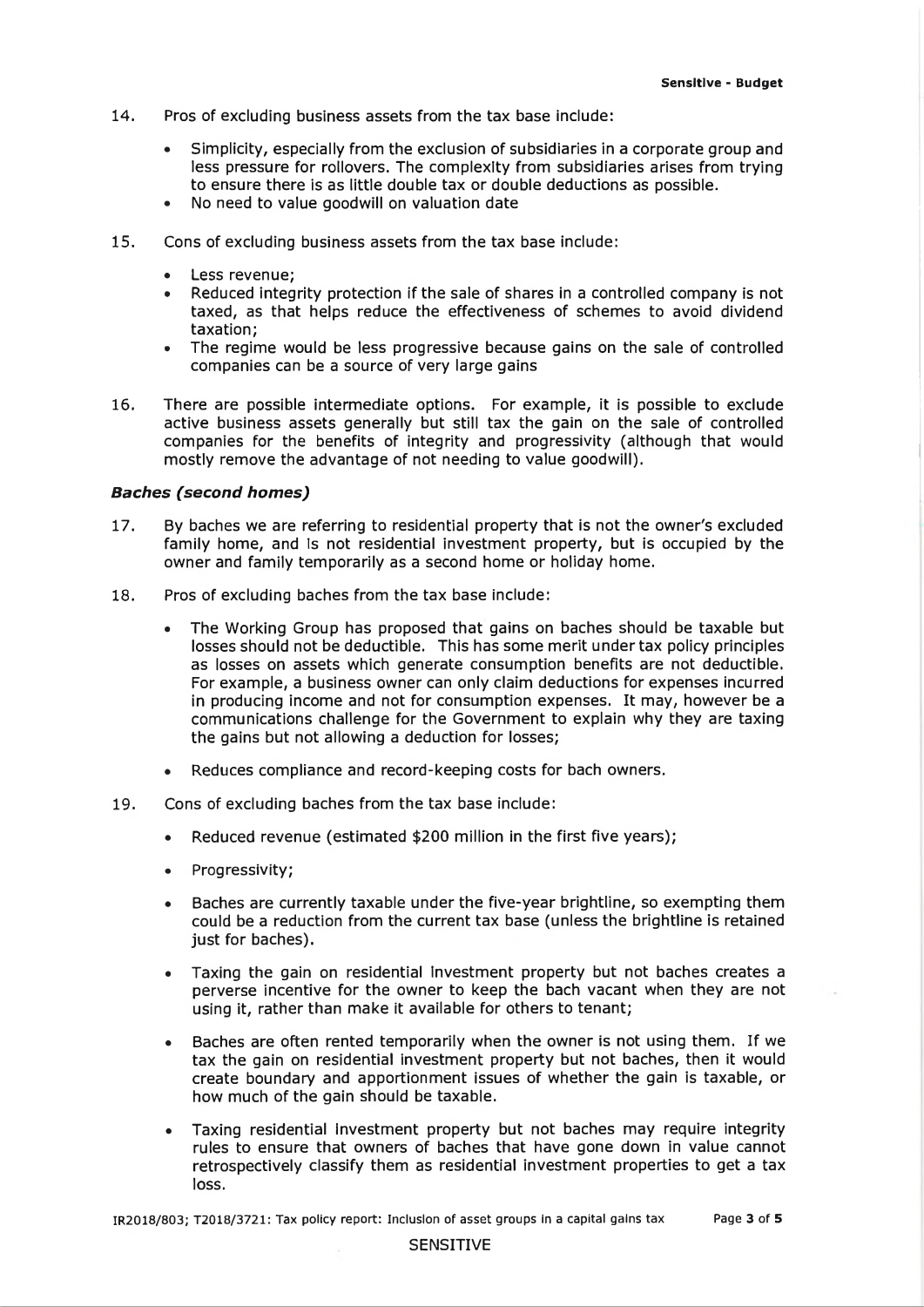#### **Financial im plications**

- **20. The following tables show forecast revenues from applying the regime just to** investment assets (including rental property, baches and shares), and then to **business assets. It shows that gains on business assets (assumed to be land used for business purposes) would raise more than 50% more revenue compared to taxing only gains from personal investment assets. This includes forecasting the estimated impact of the small business rollover proposed by the Working Group. We consider the revenue gains from taxing business assets are likely to be understated as there is no data on gains In intangible business assets such as goodwill or capital gains generated through the labour efforts of the owners of businesses, e.g ., through renovating properties or building up client lists.**
- 21. If some assets are excluded from being taxed at the company level, but gains are taxed at the shareholder level, then there will likely be some significant recapture **of gains which would reduce the fiscal cost of excluding assets from taxation at the company level.**

**The offset would be reduced to the extent that:**

- **the payment of tax is deferred until shares are sold**
- **companies are owned by non-residents (non-residents would not be taxed on share gains).**

**We have not had time to cost this offset.**

| Year                                                        | 2021/22 | 2022/23 | 2023/24 | 2025/26 | 2026/27 | 2027/28 | 2028/29 | 2029/30 | 2030/31 | 2031/32 |
|-------------------------------------------------------------|---------|---------|---------|---------|---------|---------|---------|---------|---------|---------|
| Residential                                                 |         |         |         |         |         |         |         |         |         |         |
| investment                                                  | 0.18    | 0.45    | 0.71    | 0.96    | 1.2     | 1.4     | 1.7     | 1.9     | 2.1     | 2.4     |
| <b>Baches</b>                                               | 0.01    | 0.03    | 0.04    | 0.05    | 0.07    | 0.08    | 0.09    | 0.11    | 0.12    | 0.13    |
| Domestic<br>shares<br>not<br>held<br>by<br>managed<br>funds | 0.16    | 0.39    | 0.57    | 0.71    | 0.83    | 0.94    | 1.02    | 1.1     | 1.2     | 1.2     |
| Domestic<br>shares held<br>by managed                       |         |         |         |         |         |         |         |         |         |         |
| funds                                                       | 0.10    | 0.11    | 0.13    | 0.15    | 0.17    | 0.19    | 0.22    | 0.25    | 0.29    | 0.34    |
| Total                                                       | 0.45    | 0.98    | 1.45    | 1.87    | 2.27    | 2.61    | 3.03    | 3.36    | 3.71    | 4.07    |
| % of GDP                                                    | 0.13%   | 0.27%   | 0.38%   | 0.47%   | 0.55%   | 0.61%   | 0.66%   | 0.71%   | 0.75%   | 0.79%   |
| % of total<br>tax revenue                                   | 0.44%   | 0.90%   | 1.28%   | 1.59%   | 1.85%   | 2.06%   | 2.24%   | 2.41%   | 2.55%   | 2.68%   |

## Table 1: Projected revenue from taxing more capital gains on investment **a s s e ts (\$ billion)**